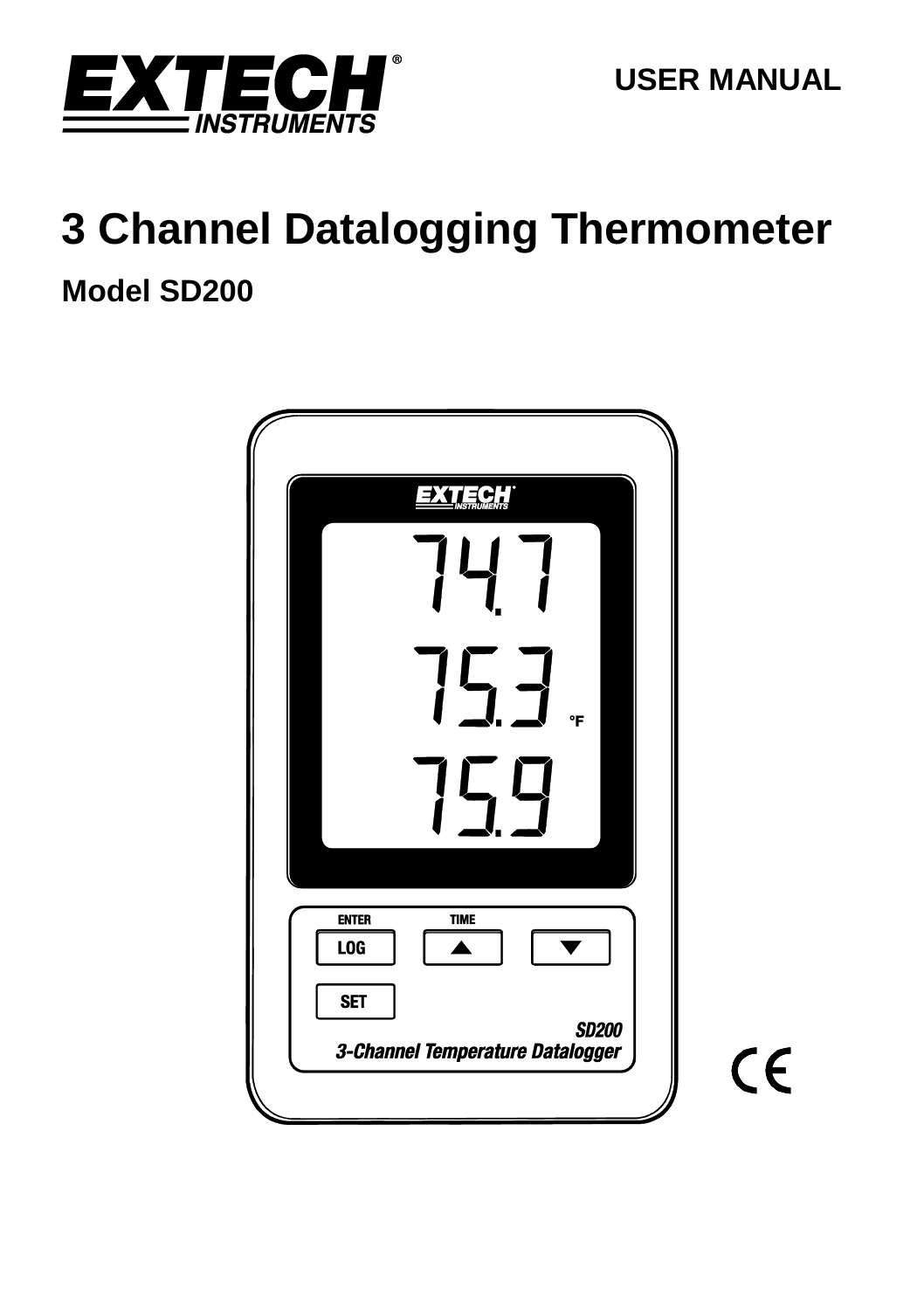# *Introduction*

Congratulations on your purchase of the Extech SD200 3-Channel Temperature Datalogger. This meter displays and stores temperature readings from one to three type k thermocouple temperature probes. Data is stored on a SD card for transfer to a PC. This meter is shipped fully tested and calibrated and, with proper use, will provide years of reliable service. Please visit the Extech Instruments website [\(www.extech.com\)](http://www.extech.com/) to check for the latest version of this User Guide. Extech Instruments is an ISO-9001 certified company.

# *Features*

- Triple LCD simultaneously displays 3 Type-K Temperature channels
- Datalogger date/time stamps and stores readings on an SD card in Excel® format for easy transfer to a PC
- Selectable data sampling rate: 5, 10, 30, 60, 120, 300, 600 seconds
- Long battery life or AC adaptor
- -Temperature range of -58 to 2372°F / -50 to 1300°C with 0.1°F/°C resolution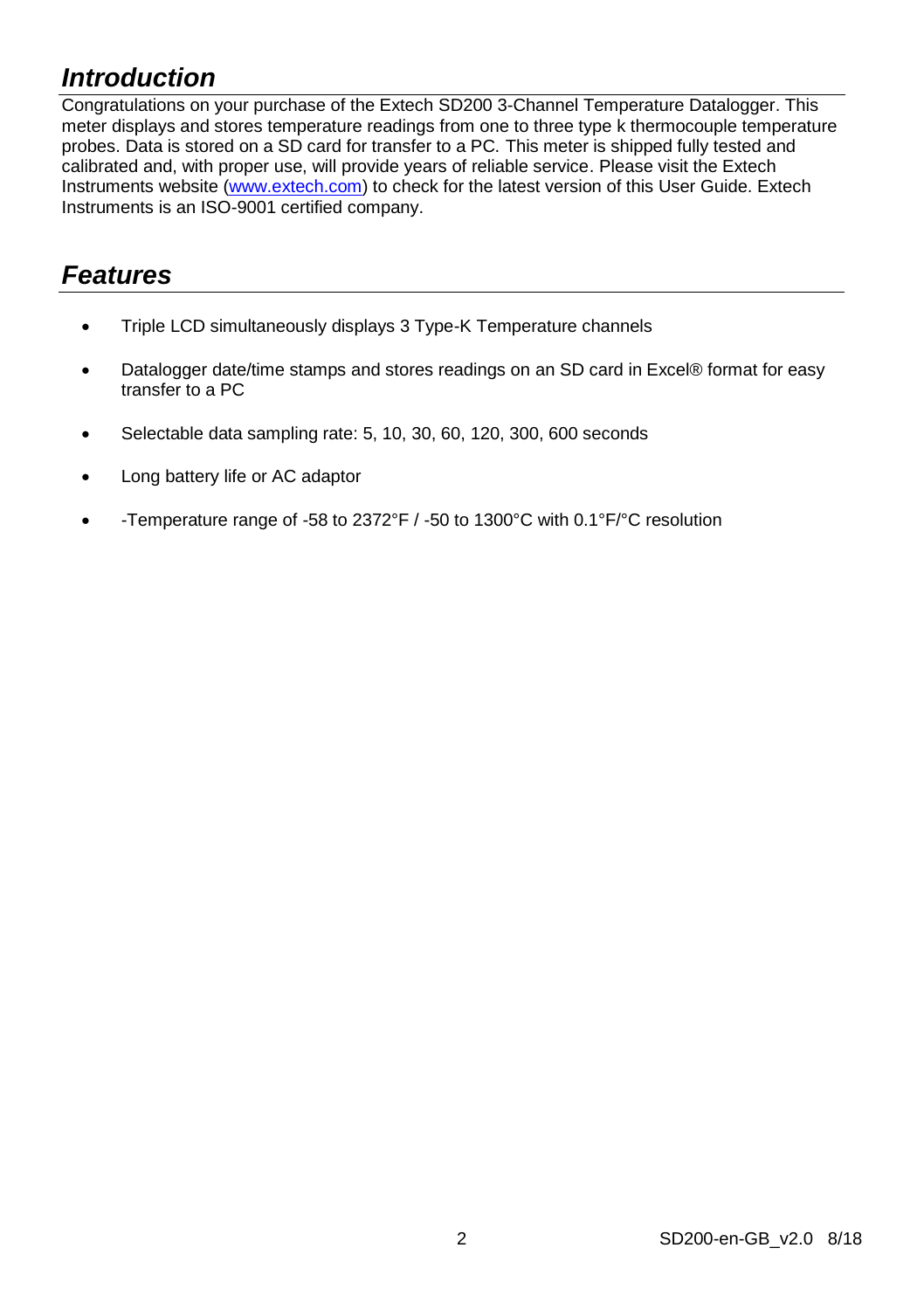# *Product Description*

- 1. T1 Display
- 2. T2 Display
- 3. T3 Display
- 4. LOG (ENTER) button
- 5. SET button
- 6. Temperature Units icon
- 7. ▲(TIME) button
- 8. ▼ button



- 9. AC adaptor socket
- 10. Reset button
- 11. RS-232 output
- 12. SD memory card socket



- 14. T2 Thermocouple input
- 15. T3 thermocouple input





Note: Battery Compartment and Tilt Stand are located on the back of the meter.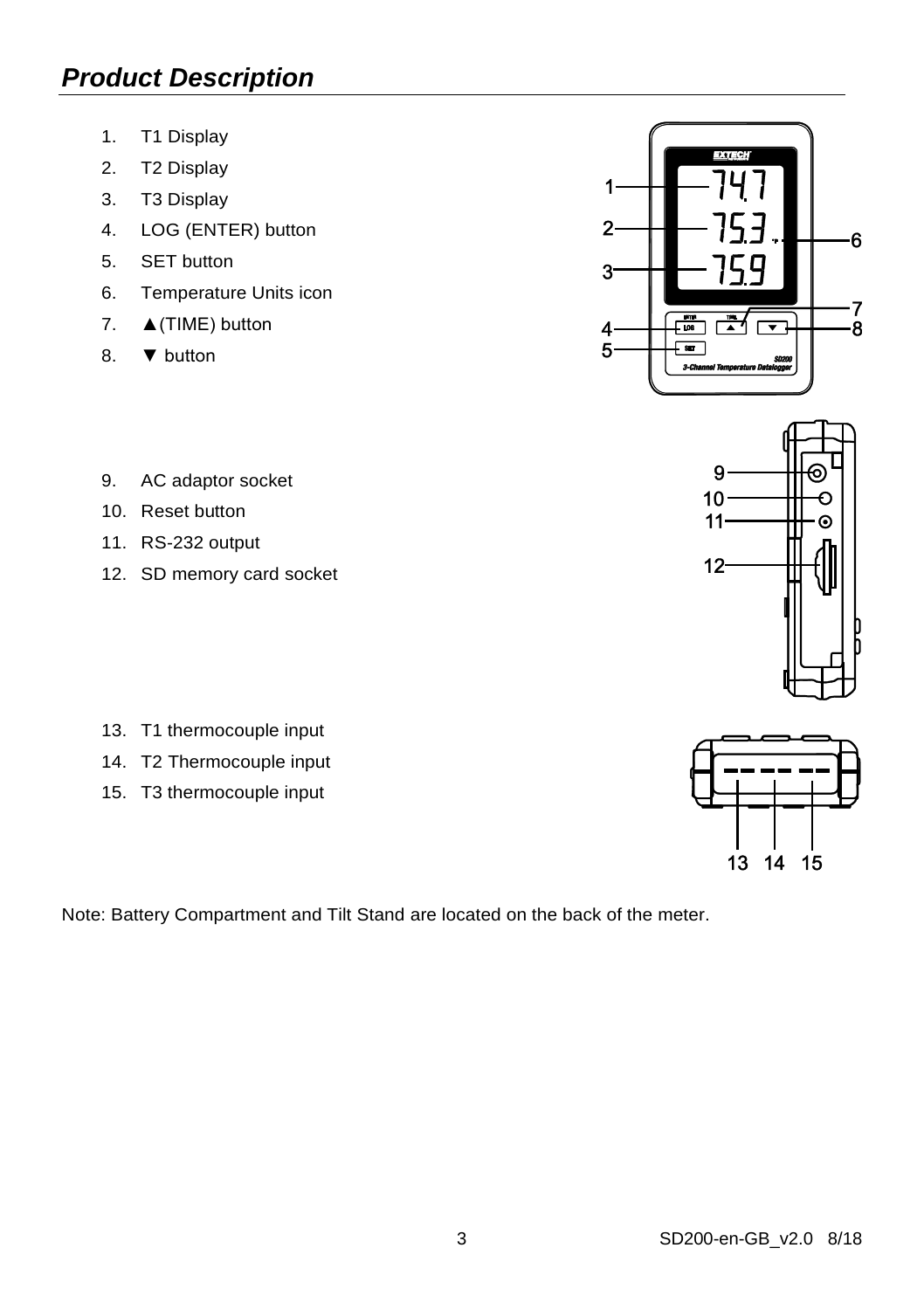# **Battery Low Warning, Installation and Replacement**

- 1. When the  $\sqrt[4]{2}$  icon appears in the display the batteries are weak and should be replaced. However, in-spec. measurements may still be made for several hours, after low battery indicator appears, before the instrument becomes inaccurate.
- 2. To replace or install batteries, remove the Philips head screw that secures the rear battery cover and lift off the cover.
- 3. Replace the six AAA batteries (use alkaline heavy duty type), observing polarity.
- 4. Replace and secure the cover.

### **Connecting thermocouples**

- 1. Insert the Type K thermocouple mini-connector plug into the mini-connector socket on the bottom of the datalogger observing polarity (wide blade/narrow blade)
- 2. Up to three probes may be installed.
- 3. The temperature for inserted probes will be displayed T1, T2, T3 from top to bottom.
- 4. "-------" will be displayed for open or unused inputs.

### **Datalogging**

1. Open the left side door and insert a formatted SD card

**Note:** The SD card should be at least 1GB in capacity.

- **Note:** Do not use memory cards formatted by other meters or cameras. Use the SD card formatting procedure under the advanced features section of this manual to correctly format the card.
- **Note:** The internal clock must be set to the correct time. See the advanced features section of this manual to set the clock.
- **Note:** The default data structure uses a decimal point "." as the numeric decimal indicator. See the advanced features section of this manual to change this to a comma ",".
- **Note:** If the SD memory card is not installed, "**EMPTY**" will appear in the display.
- **Note:** If the temperature probe is not installed, random numbers may appear in the data file.
- **Note:** If the temperature probe is not installed, after data download the temperature units symbol may not appear in the display.

**Note:** Displayed error messages:



2. Press the LOGGER button for >2 seconds to begin logging. "DATALOGGER" will appear in the display (between T2 and T3 displays) and the meter will beep each time the data is recorded (if the beeper is enabled).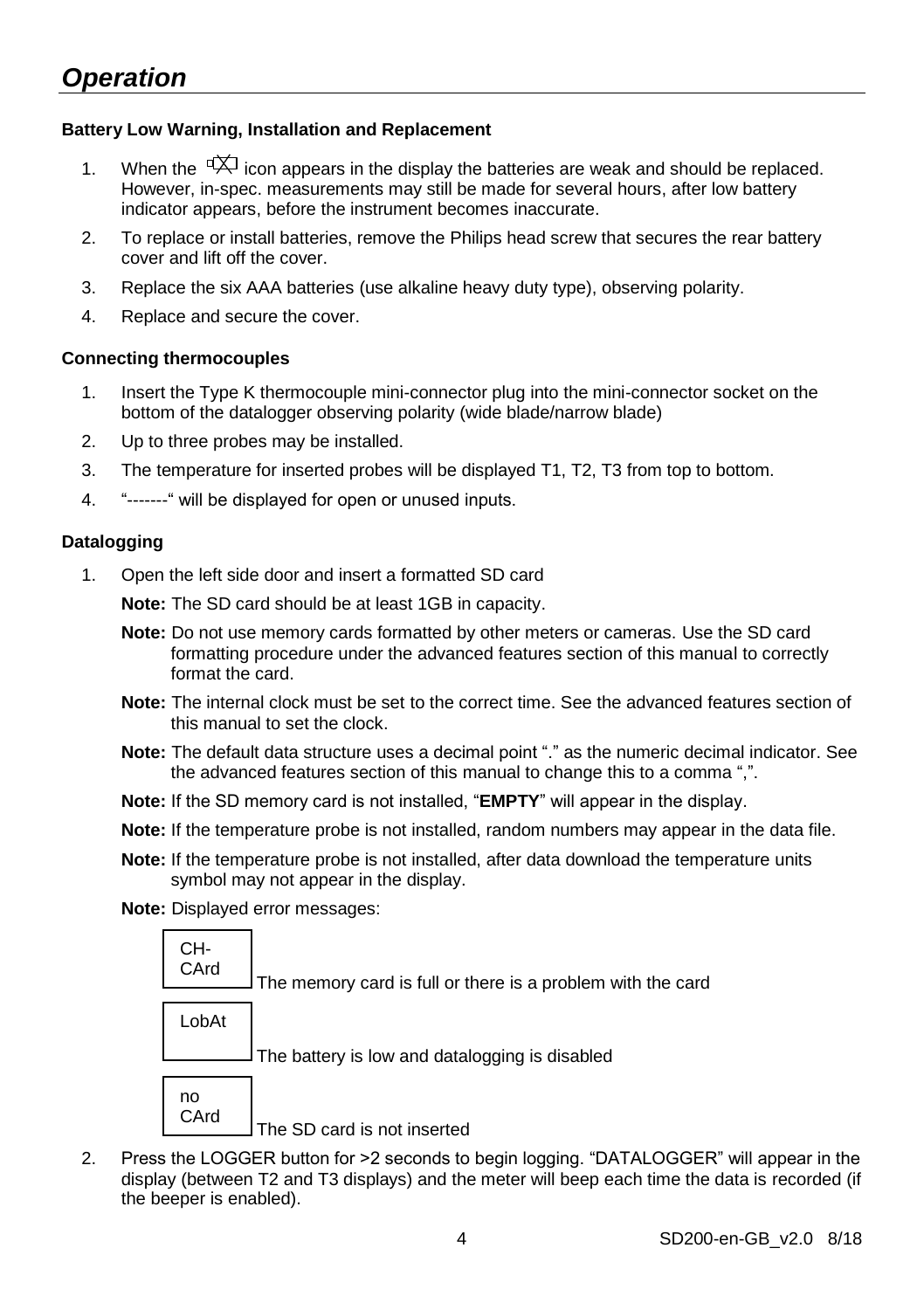3. To stop datalogging, press the LOGGER button for >2 seconds. "DATALOGGER" will change to "DATA" and the meter will count down through the recorded data.

**NOTE:** To avoid corrupting any data, do not remove the memory card without properly ending the record function.

#### **Time/Date/Sample Rate Check**

Press and Hold the TIME button for >2 seconds and the display will cycle through the date, time and sample rate information.

#### **SD Card Data Structure**

- 1. When the SD card if first inserted into the datalogger the folder TMC01 is created.
- 2. The first datalogging session will then create a file TMC01001.XLS. All data will be saved to this file until the number of rows reaches 30,000.
- 3. After 30, 000 rows a new file, TMC010**02**.XLS is created. This is repeated every 30,000 rows until TMC010**99**.XLS. At this point a new folder, TMC**02** is created and the process is repeated. TMC**10** is the final folder.

# **Transferring Data to a PC**

- 1. Remove the memory card from the datalogger and plug it into the SD card slot on the PC.
- 2. Launch Excel and open the data file on the memory card. The file will appear similar to the figure below.

|                | $\mathsf{A}$   | B         | C        | D    | E               | F    | G               | H                                                     |                 | J |
|----------------|----------------|-----------|----------|------|-----------------|------|-----------------|-------------------------------------------------------|-----------------|---|
| $\mathbf{1}$   | Position       | Date      | Time     |      |                 |      |                 | Ch1 Valu(Ch1 Unit Ch2 Valu(Ch2 unit Ch3 Valu(Ch3 unit |                 |   |
| $\overline{2}$ | $\mathbf{1}$   | 5/26/2011 | 13:48:50 | 75.3 | <b>DEGREE F</b> |      | 76.8 DEGREE F   |                                                       | 75.7 DEGREE F   |   |
| 3              | $\overline{a}$ | 5/26/2011 | 13:48:54 | 75.5 | <b>DEGREE F</b> | 76.8 | <b>DEGREE F</b> | 76.4                                                  | <b>DEGREE F</b> |   |
| 4              | 3              | 5/26/2011 | 13:49:59 | 75.7 | <b>DEGREE F</b> | 76.8 | <b>DEGREE F</b> | 76.2                                                  | <b>DEGREE F</b> |   |
| 5              | 4              | 5/26/2011 | 13:49:04 | 75.9 | <b>DEGREE F</b> | 76.8 | <b>DEGREE F</b> | 75.5                                                  | <b>DEGREE F</b> |   |
| 6              | 5              | 5/26/2011 | 13:49:09 | 75.7 | <b>DEGREE F</b> | 76.8 | <b>DEGREE F</b> | 75.7                                                  | <b>DEGREE F</b> |   |
| 7              | 6              | 5/26/2011 | 13:49:14 | 75.9 | <b>DEGREE F</b> | 77   | <b>DEGREE F</b> | 75.9                                                  | <b>DEGREE F</b> |   |
| 8              | $\overline{7}$ | 5/26/2011 | 13:49:19 | 75.9 | <b>DEGREE F</b> | 77   | <b>DEGREE F</b> | 75                                                    | <b>DEGREE F</b> |   |
| 9              | 8              | 5/26/2011 | 13:49:24 | 75.9 | <b>DEGREE F</b> | 76.8 | <b>DEGREE F</b> | 74.6                                                  | <b>DEGREE F</b> |   |
| 10             | 9              | 5/26/2011 | 13:49:29 | 75.9 | <b>DEGREE F</b> | 76.8 | <b>DEGREE F</b> | 74.3                                                  | <b>DEGREE F</b> |   |
| 11             | 10             | 5/26/2011 | 13:49:34 | 75.9 | <b>DEGREE F</b> | 76.8 | <b>DEGREE F</b> | 74.6                                                  | <b>DEGREE F</b> |   |
| 12             | 11             | 5/26/2011 | 13:49:39 | 75.9 | <b>DEGREE F</b> | 76.8 | <b>DEGREE F</b> | 74.4                                                  | <b>DEGREE F</b> |   |
| 13             | 12             | 5/26/2011 | 13:49:44 | 75.9 | <b>DEGREE F</b> | 76.6 | <b>DEGREE F</b> | 74.3                                                  | <b>DEGREE F</b> |   |
| 14             | 13             | 5/26/2011 | 13:49:49 | 75.9 | <b>DEGREE F</b> | 76.8 | <b>DEGREE F</b> | 74.3                                                  | <b>DEGREE F</b> |   |
| 15             | 14             | 5/26/2011 | 13:49:54 | 75.9 | <b>DEGREE F</b> | 76.8 | <b>DEGREE F</b> | 74.4                                                  | <b>DEGREE F</b> |   |
| 16             | 15             | 5/26/2011 | 13:50:59 | 75.9 | <b>DEGREE F</b> | 76.8 | <b>DEGREE F</b> | 74.1                                                  | <b>DEGREE F</b> |   |
| 17             | 16             | 5/26/2011 | 13:50:04 | 75.9 | <b>DEGREE F</b> | 76.8 | <b>DEGREE F</b> | 74.6                                                  | <b>DEGREE F</b> |   |
| 18             | 17             | 5/26/2011 | 13:50:09 | 75.9 | <b>DEGREE F</b> | 76.8 | <b>DEGREE F</b> | 74.6                                                  | <b>DEGREE F</b> |   |
| 19             | 18             | 5/26/2011 | 13:50:14 | 75.9 | <b>DEGREE F</b> | 76.8 | <b>DEGREE F</b> | 75.2                                                  | <b>DEGREE F</b> |   |
| 20             | 19             | 5/26/2011 | 13:50:19 | 75.9 | <b>DEGREE F</b> | 76.8 | <b>DEGREE F</b> | 75.5                                                  | <b>DEGREE F</b> |   |
| 21             | 20             | 5/26/2011 | 13:50:24 | 75.9 | <b>DEGREE F</b> | 77   | <b>DEGREE F</b> | 75.3                                                  | <b>DEGREE F</b> |   |
| 22             | 21             | 5/26/2011 | 13:50:29 | 75.7 | <b>DEGREE F</b> | 76.6 | <b>DEGREE F</b> | 75.3                                                  | <b>DEGREE F</b> |   |
| 23             | 22             | 5/26/2011 | 13:50:34 |      | 75.7 DEGREE F   |      | 76.8 DEGREE F   |                                                       | 75.5 DEGREE F   |   |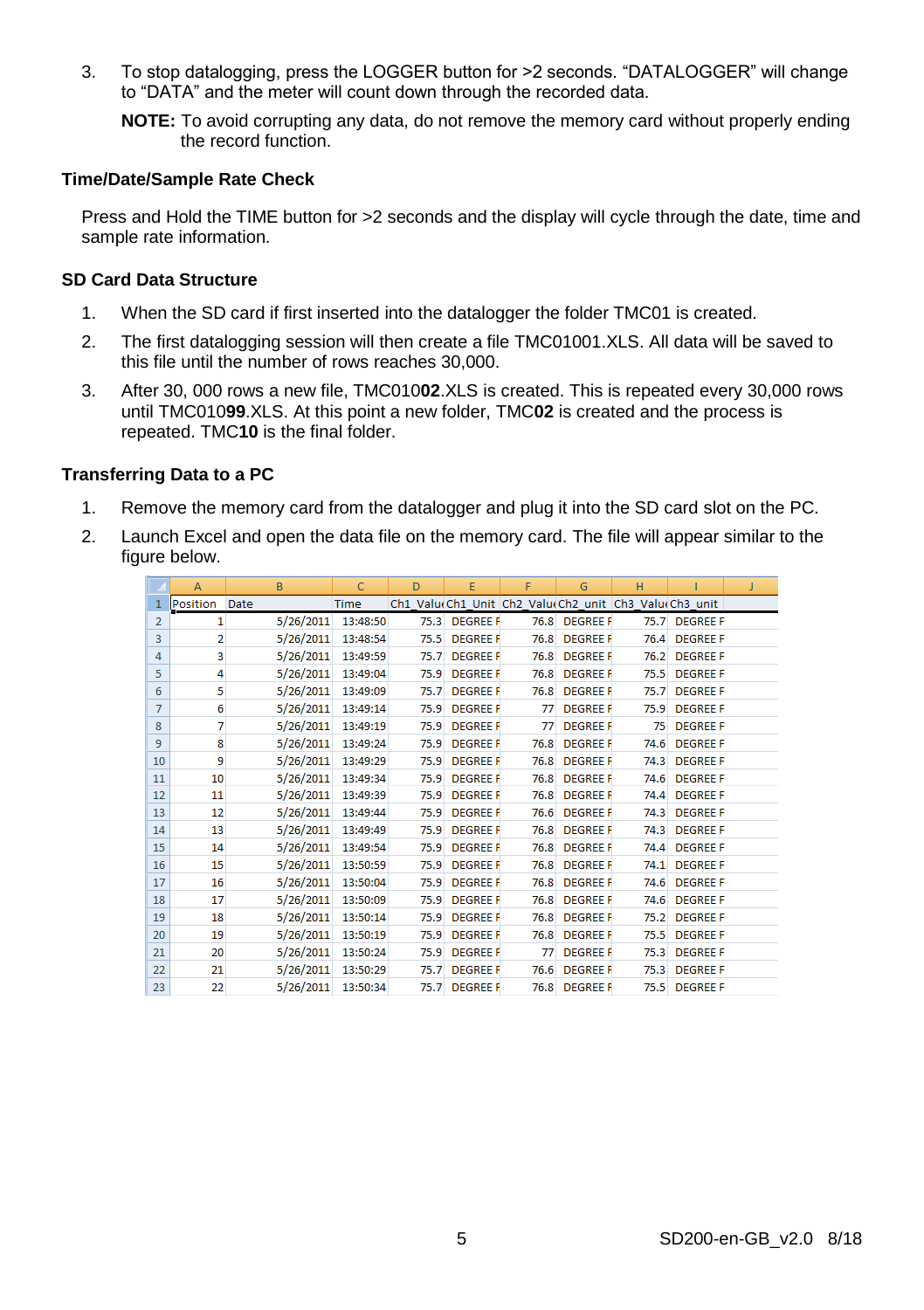# **Advanced Settings**

The SET function is used to:

- Format the SD memory card
- Set the date and time
- Set the sampling time
- Set the beeper sound ON/OFF
- Set the SD card Decimal character
- Select the Temperature units
- Set the RS232 data output ON/OFF
- 1. Press and Hold the SET button for >2 seconds to enter the setting mode. The first function (Sd F) will appear in the display. Press the SET button to step through the seven functions. Use the ▲ and ▼ buttons to adjust the selected function. Use the "LOGGER" button to step through fields within a function. In the SET mode, if no button is pressed within 5 seconds the logger will revert back to the standard mode.
- 2. Sd F Format the SD card. Press the ▲ button to select vES or no. For vES, press the Enter button. When yES and Ent appear, press the Enter key again to format the card and erase all existing data. The screen will display a flashing yEs and ESC while the memory is being erased and formatted.
- 3. dAtE Set the date and time. Press the ▲ or ▼ buttons to adjust the selected (blinking) field. Press the Enter button to store the value and to step through the various fields.
- 4. SP-t Set the sample rate. Press the ▲ button to select the desired sample rate and press Enter to store the selection. The selections are: 5, 10, 30, 60, 120, 300, 600 seconds and AUTO. In AUTO, the data will be stored every time there is a temperature change of >1 degree.
- 5. bEEP Set the beeper ON or OFF. Press the ▲ button to select ON or OFF and press Enter to store the selection.
- 6. dEC Set the SD card Decimal character. Press the ▲ button to select USA (decimal) or Euro (comma) and press Enter to store the selection.
- 7. t-CF Set the Temp. unit to °F or °C and press Enter to store the selection.
- 8. rS232 Set the RS232 data output ON/OFF. Press the ▲ button to select ON or off and press Enter to store the selection.
- 9. ESC Exit the setting mode. Press the SET button to return to normal operation.

# **System RESET**

If a condition appears where the CPU does not respond to keystrokes or the meter seems frozen, press the RESET button on the side of the datalogger (use a paper clip or similar pointed object) to return the meter to a working state.

#### **RS232 Interface**

For streaming of data to a PC via the RS232 Output jack, the optional 407001-USB kit (RS232 to USB cable and driver CD) along with the 407001 software (available free at www.extech.com) are required.